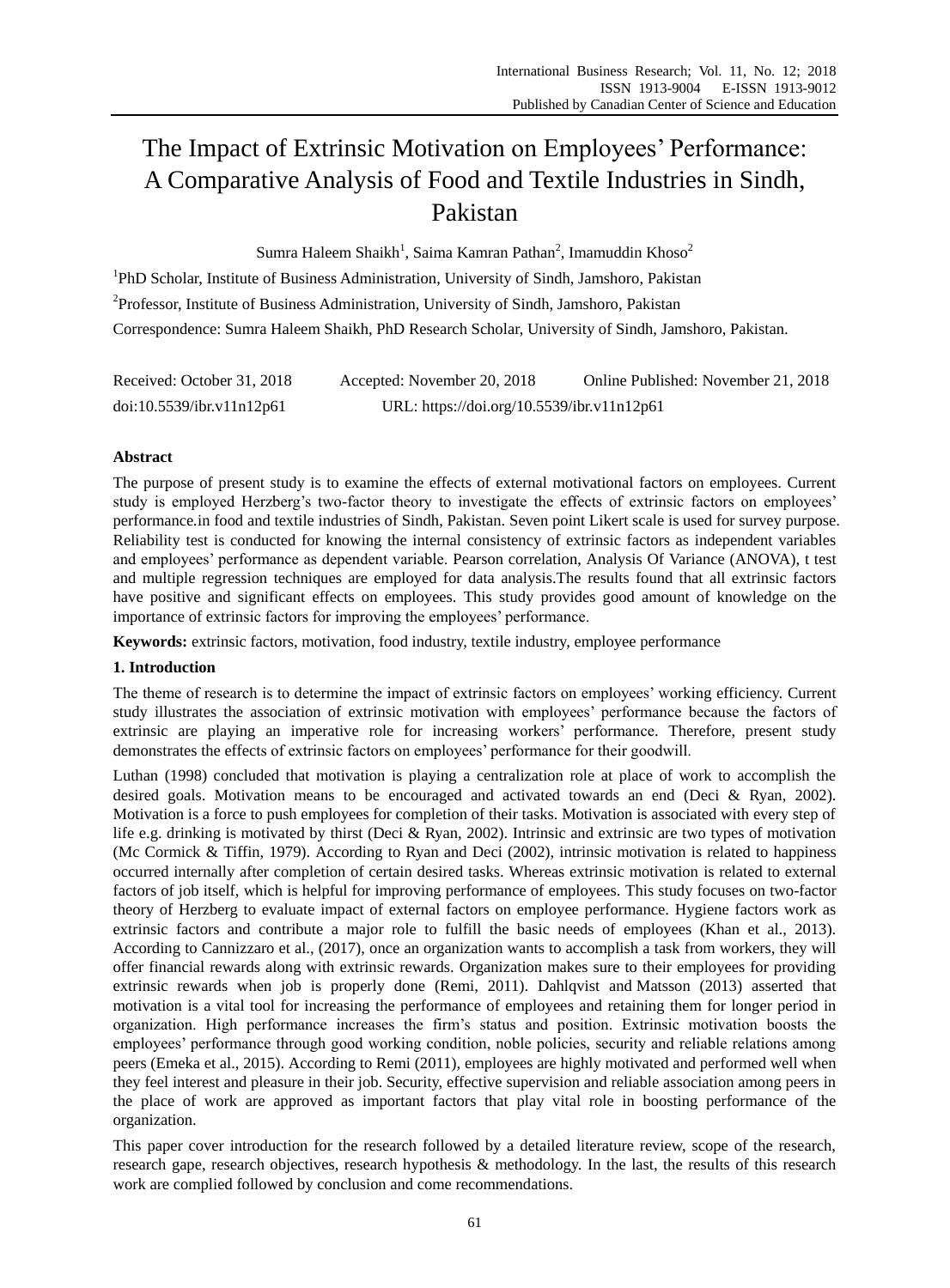# **2. Literature Review**

Mixed results have portrayed in earlier studies regarding extrinsic motivation and their influence on employee performance. Some previous studies displayed the insignificant impact of few extrinsic factors on workers' performances such as Field et al., (1974), Rahman et al., (2017), [Kuvaas](file:///C:/Users/Sumra%20Sohail/Desktop/FINAL/New%20folder/intrinsic%20+ve,%20extrinsic%20-ve.htm%23!) et al., (2017), [Cannizzaro](javascript:void(0);) et al., (2017). Whereas other studies portrayed the insignificant impact of all extrinsic factors on employees' performance such as [Mulki](file:///C:/Users/Sumra%20Sohail/Downloads/negative%20relationship%20with%20peers.htm%23!) et al., (2017), Houston (2010), Hyun S. (2009), Gain et al., (2017). While other studies summarized the significant impact of all extrinsic factors on employees' performance such as Casey et al., (2012), Yuan and Woodman (2010), Stella (2013), Parker et al., (2017), Bear et al., (2017), Ghanbahadur (2014). Recent study has revealed that all extrinsic factors are essential for improving employees' performance. Hur, 2017; Chang and Teng, 2017; Sanjeev and Surya, 2016; Emeks et al., 2015; showed a positive and significant impact of hygiene factors for improving the employee satisfaction, talent and performance in the industry.

Emeka et al., (2015) asserted that all extrinsic factors enhanced the motivation of employees which ultimately influenced positively to performance of workers in terms of productivity. According to Attrams (2013), extrinsic factors were playing a major role for increasing the employee performance in public and private sectors e.g. monetary policy and good working relatives. Hong Tan and Waheed (2011) believed that hygiene factors were more prominence as compared to intrinsic factors in retail industry by applying Herzberg two-factor theory in Malaysia. Their study had more focused on salary then gives importance to company policy and working condition among all extrinsic factors. William (2010) explained that employees were motivated by extrinsic motivation to achieve their high performance in organization. Stella (2008) explained that high motivation and high performance for successful organization can be achieved by numerous variables such as working condition, work relation, supervision and job security in Kitgum District Local Government to carry out good resultant.

# **3. Scope of the Study**

Current thesis will help in many areas concerning hospitals, educational institutions and organizations. Present study will offer an awareness about upcoming route. Present thesis will also be supportive for academic's professionals to recognize the dynamic, helpful and supportive relationship amongst external factors with employees' performance.

# **4. Research Gap**

Mixed results have portrayed regarding extrinsic motivating factors and their influence on employee performances still modern world. They determined that amongst all extrinsic factors, some factors presented insignificant impact on performances of workers. Current thesis shows that all extrinsic factors are playing a vital role for boost employees' performances.

# **5. Research Objectives**

Current study considers subsequent objectives:

I. To estimate the influence of extrinsic motivating factors on performance of employees.

Present objective is supplementary divided into subsequent sub-objectives:

- i. To estimate the influence of company policy on performance of employees.
- ii. To estimate the influence of work security on performance of employees.
- iii. To estimate the influence of supervision on performance of employees.
- iv. To estimate the influence of money on performance of employees.
- v. To estimate the influence of working condition on performance of employees.
- vi. To estimate the influence of relationship with peers on performance of employees.

### **6. Research Hypotheses**

Current hypotheses are:

H1= The extrinsic motivating factors are significantly related with on performance of employees.

This hypothesis is further split into following sub-hypotheses:

- H1a: Company policy significantly related with performance of employees.
- H1b: Work security significantly related with performance of employees.
- H1c: Supervision significantly related with performance of employees.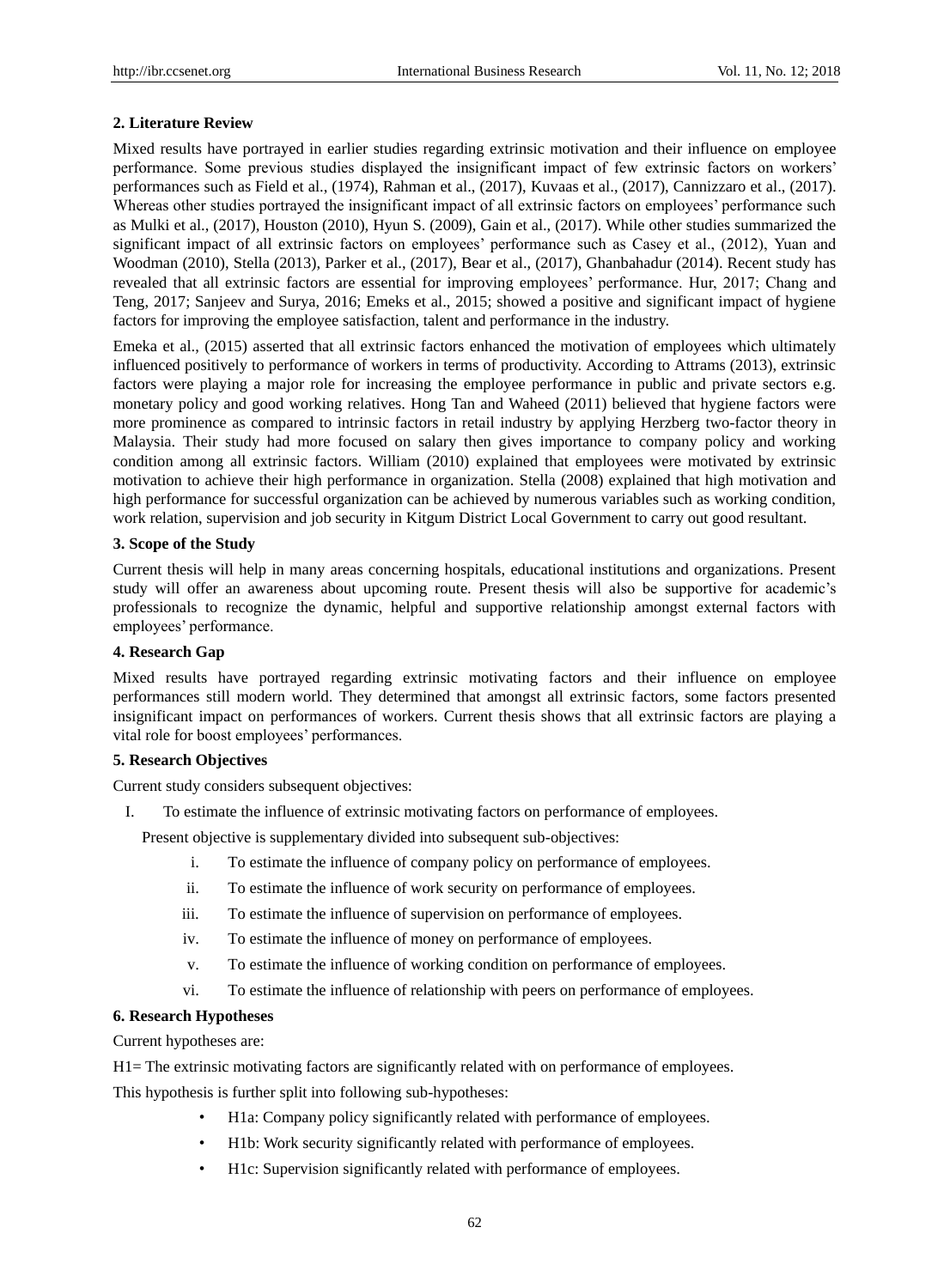- H1d: Money significantly related with performance of employees.
- H1e: Working condition significantly related with performance of employees.
- H1f: Relationship with peers significantly related with performance of employees.

# **7. Research Methodology**

For collecting and analyzing data, research methodology is playing an important role. Quantitative approach has been employed in present thesis. The data was gathered through questionnaires. For this purpose, 385 copies of questionnaire were collected from textile industry and 395 from food industry. Reliability test was conducted through SPSS version 20.0. Descriptive statistics, Pearson correlation, Analysis Of Variance (ANOVA), t test and multiple regression techniques were used for analysis of data. Random sampling technique was used in present study. The selected area is Hyderabad and Karachi Sindh.

# **8. Results and Discussions**

In current research, the descriptive analysis (Table 1) for external factors demonstrated that in textile industry, the mean was larger whereas in food industry, the standard deviation was larger as compared to textile industry. The food and textile industries provide the secured job, good company policies, flexible working condition and loyal relation to their employees, which ultimately increase the satisfaction level due to that they take more interest in their work.

According to George & Mallery (2003), Hyun (2009) and Pallant (2005), acceptable/satisfactory internal consistency of survey is employed for more statistical analysis. As per rule, ranges more than 9 values displays excellent consistency, values in the middle of 9 to 8 expresses good results. From 8 to 7 illustrates acceptable results, 7 to 6 displays questionable results, 6 to 5 indicates poor results and less than 5 confirms unacceptable consistency.

In current research, the reliability test (Table 1) for external factors confirmed that the internal consistency of food industry (combined variables) was .947 and textile industry (combined variables) was .935, which presented satisfactory and excellent outcomes. While individual variables in food industry, company policy, money and working condition revealed the good results whereas work security, supervision and relationship with peers exposed satisfactory acceptable results. The individual variables in textile industry showed satisfactory acceptable results. The satisfied employees are beneficial for sustaining and maintaining the efficiency to achieve the desired goals which ultimately raise the reputation of the industries.

According to Hair et al., (2007), the value amid .9 to 1 indicatess very strong link, .7 to .9 confirms high link, .5 to .7 displays moderate link, .2 to .5 demonstrates small but definite link and .00 to .2 represents slight, almost negligible link.

The Pearson correlation in food industry displayed the positive relation, company policy, supervision, working condition and relationship with peers were medium association whereas money and work security were small affiliation with employee performance while all extrinsic factors were small but definite association with employee performance in textile industry. By comparison of Pearson correlation among food industry and textile industry, present thesis determined that company policy, supervision, working condition and relationship with peers of food industry potrayed the medium relation. The employees of food industry are inspired by extrinsic rewards, which will raise their usage. When products are more used then demands for products will also rise then there will be requests for more products, which will ultimately improve morals of employees by providing facilities to individuals and industries.

|               |         | Combine industries |          |         | Food industry |          |         | Textile industry |          |
|---------------|---------|--------------------|----------|---------|---------------|----------|---------|------------------|----------|
| Extrinsic     | Mean    | <b>SD</b>          | Cronbach | Mean    | <b>SD</b>     | Cronbach | Mean    | <b>SD</b>        | Cronbach |
| Factors       |         |                    | alpha    |         |               | alpha    |         |                  | alpha    |
| Company       | 5.4585  | .79229             | .787     | 5.4354  | .82336        | .802     | 5.4823  | .75942           | .768     |
| policy        |         |                    |          |         |               |          |         |                  |          |
| Work security | 5.4850  | .69837             | . 774    | 5.4658  | . 72941       | .790     | 5.5048  | .66540           | . 754    |
| Supervision   | 5.4141  | .76707             | . 760    | 5.3899  | .80285        | . 778    | 5.4390  | . 72874          | . 738    |
| Money         | 5.4635  | .87264             | . 730    | 5.4443  | .91971        | .804     | 5.4831  | .82228           | .752     |
| Working       | 5.4801  | .90281             | .801     | 5.4557  | .94785        | .817     | 5.5052  | . 85466          | . 779    |
| condition     |         |                    |          |         |               |          |         |                  |          |
| Relationship  | 5.6684  | .64602             | 781      | 5.6641  | .66391        | .744     | 5.6727  | .62797           | .714     |
| with peers    |         |                    |          |         |               |          |         |                  |          |
| all<br>Over   | 87.9654 | 10.60010           | .942     | 87.6658 | 11.17329      | .947     | 88.2727 | 9.98311          | .935     |
| factors       |         |                    |          |         |               |          |         |                  |          |

Table 1. Descriptive Statistics and Reliability Test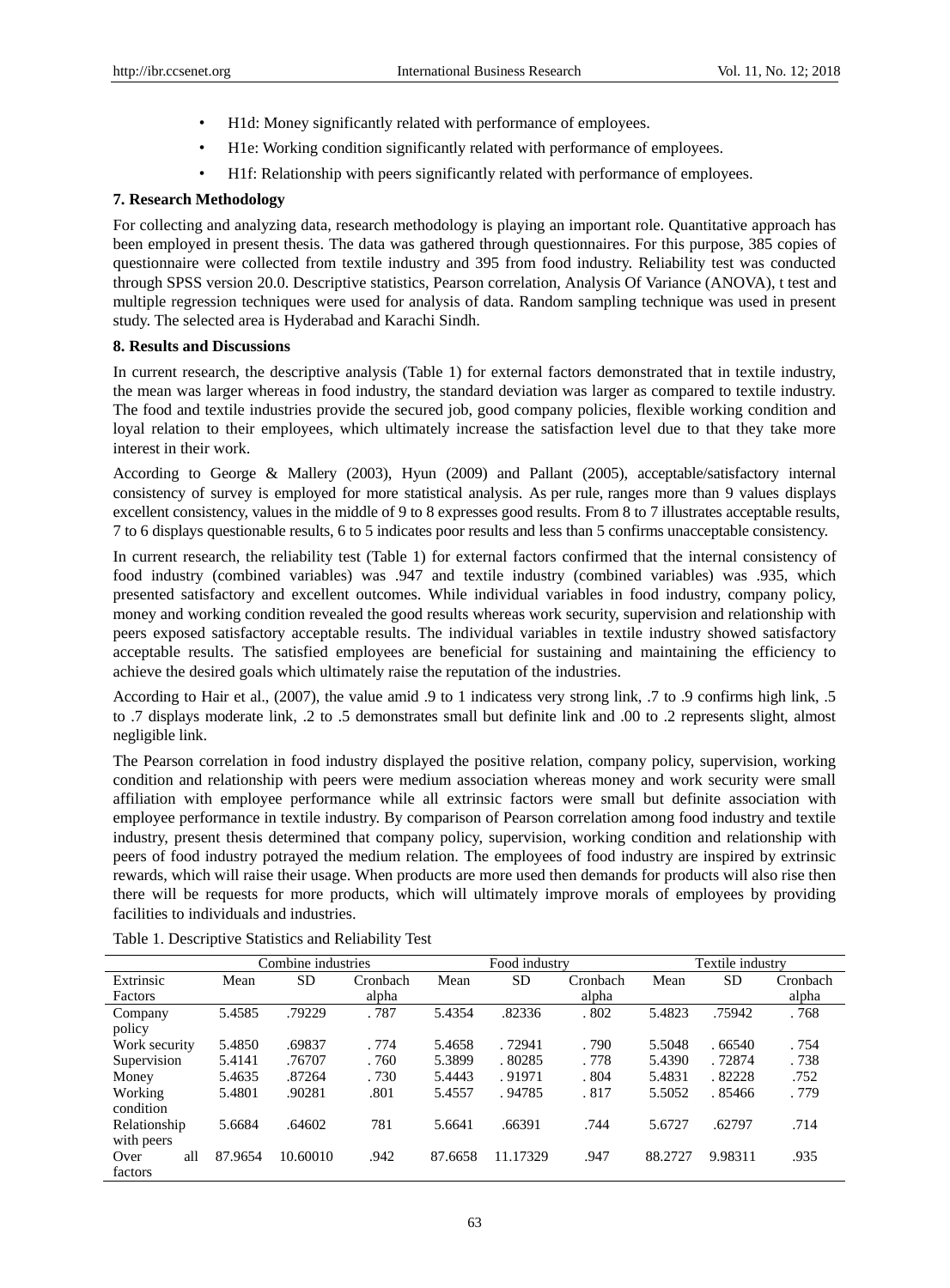By comparison of variables among food industry and textile industry, the results found from (Table 2) that independent t test of company policy, supervision, money and relationship with peers of food industry were bigger than textile industry because the workers were become more energetic by achieving higher wages and salaries along with sincere relationship among administration and employees. Whereas work security and working condition of textile industry were larger than food industry because workforce of textile industry was more encouraged and activated, which will increase organization progress in market competitive place that ultimately raises employment and benefits to the individual as well as organization.

#### Table 2. Regression Analysis

|                          | Combine industries          | Food industry               | Textile industry            |
|--------------------------|-----------------------------|-----------------------------|-----------------------------|
| <b>Extrinsic Factors</b> | Standardized beta (t-value) | Standardized beta (t-value) | Standardized beta (t-value) |
| Company policy           | .026(2.714)                 | .026(1.958)                 | .025(1.880)                 |
| Work security            | .041(5.536)                 | .040(3.892)                 | .042(3.936)                 |
| Supervision              | .655(42.874)                | .656(30.668)                | .653(29.930)                |
| Money                    | .110(15.293)                | .112(11.172)                | .107(10.441)                |
| Working condition        | .040(3.381)                 | .038(2.284)                 | .043(2.501)                 |
| Relationship with peers  | .068 (4.791)                | .071(3.541)                 | .066(3.226)                 |
| R square                 | .571                        | .575                        | .566                        |
| Adjusted R square        | .570                        | .575                        | .566                        |
| F value                  | 1900.162                    | 978.760                     | 920.304                     |
| P value                  | .000                        | .000                        | .000                        |

Present study has supported by motivational theories. The Maslow (1954) needs categories like Physiological needs, safety needs and belonging needs, Aldefer (1969) ERG includes existence and relatedness, Mc Clelland's theory (1961) includes affiliation and Herzberg's two-factor theory (1959) includes hygiene factors/extrinsic factors (Swinton, 2006; Bloisi *et al.,* 2007).

### **9. Conclusion**

It is concluded that extrinsic factors are key tools within the organization. Food and textile industries enhances and improves the employee's performance by facilitating with training opportunities through which they will increase their status, confidence, style of communication and manage the industrial matters. The result demonstrated that performance of employees is extremely motivated by hygiene factors which created an affirmative link amongst extrinsic factors and employee performance along with good future impact on performance of industries. Present thesis shows the first impression in food and textile industries of Sindh. There is no any its type that measures the impact of extrinsic factors on employee performance of food and textile industries in Kotri, Mitiari and Karachi. Current study recognises at what degree extrinsic factors are influenced. The results suggested that extrinsic factors in food and textile industries provided the opportunities to take an interest in the job and create effective leadership. The employee turnover rate is much lower due to proper and flexible environment. Textile and food industries saves money, make effective products and high profit by concentrating on employees' satisfaction and performance.

### **10. Limitation**

Jobs were inattentive for workers, so cooperation from respondents side was less due to terror of organization that action would be taken against by them. In textile industries, teams were facing trouble to provide information regarding the company. In textile industries, there is immoral association among employees and administration, which will create loss of company and employee's turn over that create negative impact to industrial employees.

## **11. Recommendations**

Based on our results, certain recommendations are described here: Administration should put emphasis on creating the workplace helpful and favorable so that supervisor have good relations with employees. Employees will take more interest in work, if their jobs will be on permanent base, which will ultimately benefit to organization. Top management should relax the company policy and trust employees. Employee dissatisfaction can be eliminated by applying hygiene factors, so managers should concentrate on it. Extrinsic motivation make the employees more energetic and enthusiasm as far more effective and productive, which ultimately boost the performances of workforce.

## **References**

Alderfer, C. P. (1969). An Empirical Test of a New Theory of Human Needs. *Organizational Behavior & Human Performance*, *4*(2), 142. https://doi.org/10.1016/0030-5073(69)90004-X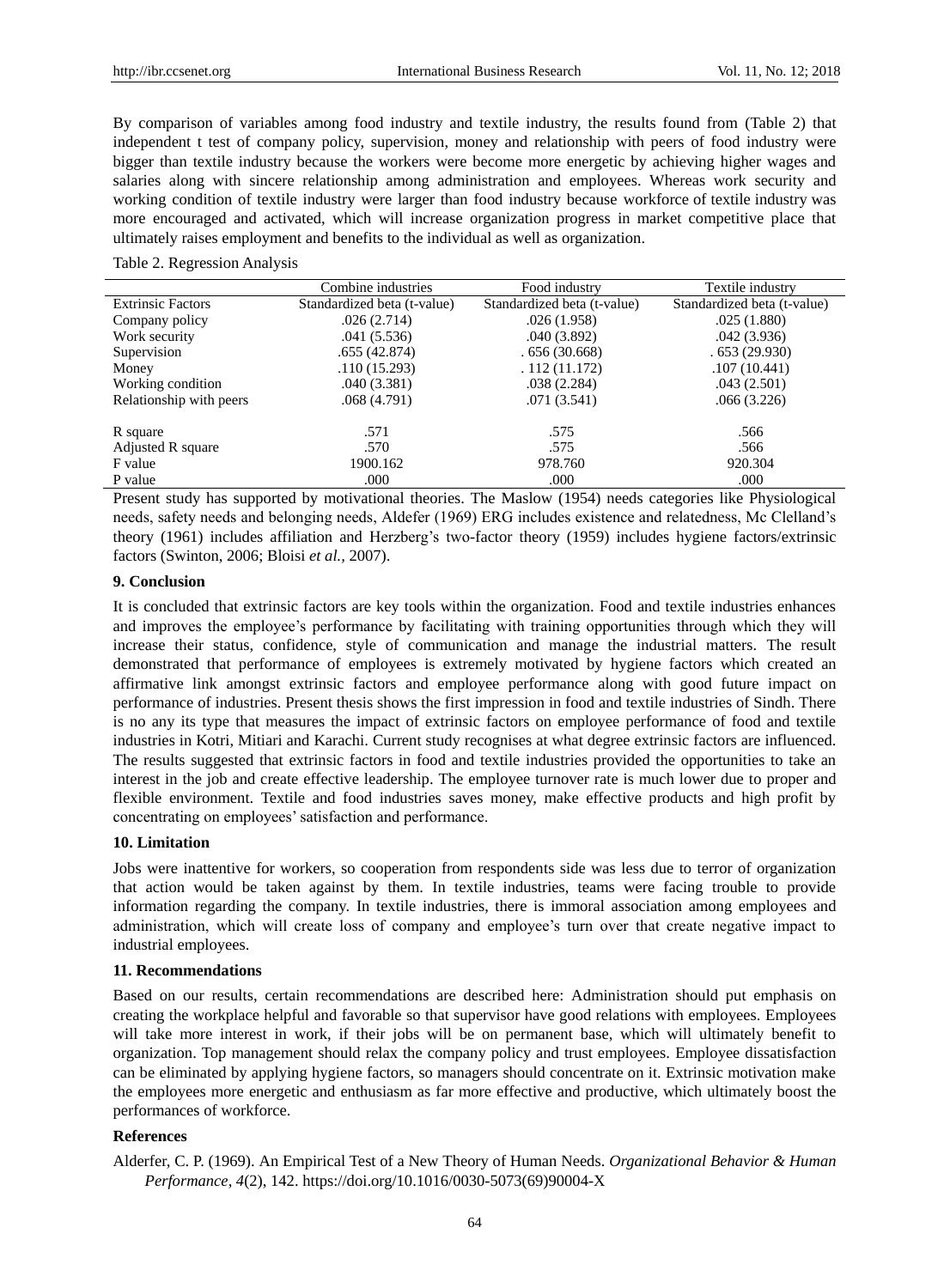- Attrams, R. A. (2013). Motivation and Employee Satisfaction : Perceptions of Workers in Public and Private Health Care Facilities. Retrieved from http://ugspace.ug.edu.gh
- Bear, G. G., Slaughter, J. C., Mantz, L. S., & Farley-Ripple, E. (2017). Rewards, praise, and punitive consequences: Relations with intrinsic and extrinsic motivation. *Teaching and Teacher Education*, *65*, 10-20. https://doi.org/10.1016/j.date.2017.03.001
- [Cannizzaro,](javascript:void(0);) D., [Stohl,](javascript:void(0);) M., [Hasin,](javascript:void(0);) D., & [Aharonovich,](javascript:void(0);) E. (2017). Intrinsic and extrinsic motivation predict treatment outcome in a sample of HIV+ drug user. 171(34). https://doi.org/10.1016/j.drugalcdep.2016.08.106
- Casey, R. J., & Robbins, J. (2012). a Comparison of Motivation of Workers in the United States Versus Nicaragua and Guatemala Utilizing the Hackman and Oldham Job Characteristics Model. *International Journal of Business & Public Administration*, *9*(3), 39-60.
- Chang, J. H., & Teng, C. C. (2017). Intrinsic or extrinsic motivations for hospitality employees' creativity: The moderating role of organization-level regulatory focus. *International Journal of Hospitality Management*, *60*, 133-141. https://doi.org/10.1016/j.ijhm.2016.10.003
- Dahlqvist, A., & Matsson, A. (2013). The impact of extrinsic and intrinsic rewards on employees' motivation: A case study of an insurance company.
- Emeka, N., Amaka, O., & Ejim, E. P. (2015). The Effect of Employee Motivation on Organizational Performance of Selected Manufacturing Firms in Enugu State. *World Journal of Management and Behavioral Studies*, *3*(1), 1-8. https://doi.org/10.5829/idosi.wjmbs.2015.3.1.1314
- Feild, H. S., Holley, W. H., & Armenakis, A. A. (1974). Graduate students' satisfaction with graduate education: Intrinsic versus extrinsic factors. *Journal of Experimental Education*, *43*(2), 8-15*.*  https://doi.org/10.1080/00220973.1974.10806312
- Gain, D., & Watanabe, T. (2017). Unsustainability risk causality in a private industrial forest: An institutional analysis of factors affecting stand ecosystem services in Kochi Prefecture, Japan. *Forests*, *8*(4). https://doi.org/10.3390/f8040126
- George, D., & Mallery, P. (2003). SPSS for Windows Step by Step: A Sample Guide & Reference.
- Ghanbahadur, R. R. (2014). To test the effectiveness of Hygiene-Motivation factors on Irish Accountants and American Engineers in predicting Intrinsic-Extrinsic job satisfaction. *Journal of Personnel Psychology*, *20*, 369-380.
- Herzberg, F. H., Mausner, B., & Snyderman, B. S. (1959). The motivation to work. *John Wiley and Sons*.
- Hong Tan, T., Waheed, A., & Teck-Hong, T. (2011). Herzberg's motivation-hygiene theory and job satisfaction in the malaysian retail sector: The mediating effect of love of money Herzberg's motivation-hygiene and job satisfaction in the Malaysian retail sector: Mediating effect of love of money. *Asian Academy of Management Journal*, *16*(1), 73-94.
- Houston, D. J. (2000). Public-Service Motivation: A Multivariate Test. *Journal of Public Administration Research and Theory*, *10*(4), 713-728. <https://doi.org/10.1093/oxfordjournals.jpart.a024288>
- Hur, Y. (2017). Testing Herzberg's Two-Factor Theory of Motivation in the Public Sector: Is it Applicable to Public Managers? *Public Organization Review*, 1-15. https://doi.org/10.1007/s11115-017-0379-1
- Hyun, S. (2009). Reexamination if Herzberg's two factor theory of motivation in the Korean Arcurrent foodservice operation.
- Khan, W., & Iqbal, Y. (2013). An investigation of the relationship between work motivation (intrinsic  $\&$  extrinsic) and employee engagement. A study on Allied Bank of Pakistan.
- Kuvaas, B., Buch, R., Weibel, A., Dysvik, A., & Nerstad, C. G. L. (2017). Do intrinsic and extrinsic motivation relate differently to employee outcomes? *Journal of Economic Psychology*, *61*, 244-258. *https://doi.org/10.1016/j.joep.2017.05.004*
- Luthans, F. (1998). Organisational Behaviour.
- Maslow, A., Harold, R. F., & Cox, R. (1954). Motivation and personality. *Motivation and Personality.*, 1887-1904.
- McCormick and Tifflin. J. (1979). Industrial Psychology; *New York.*